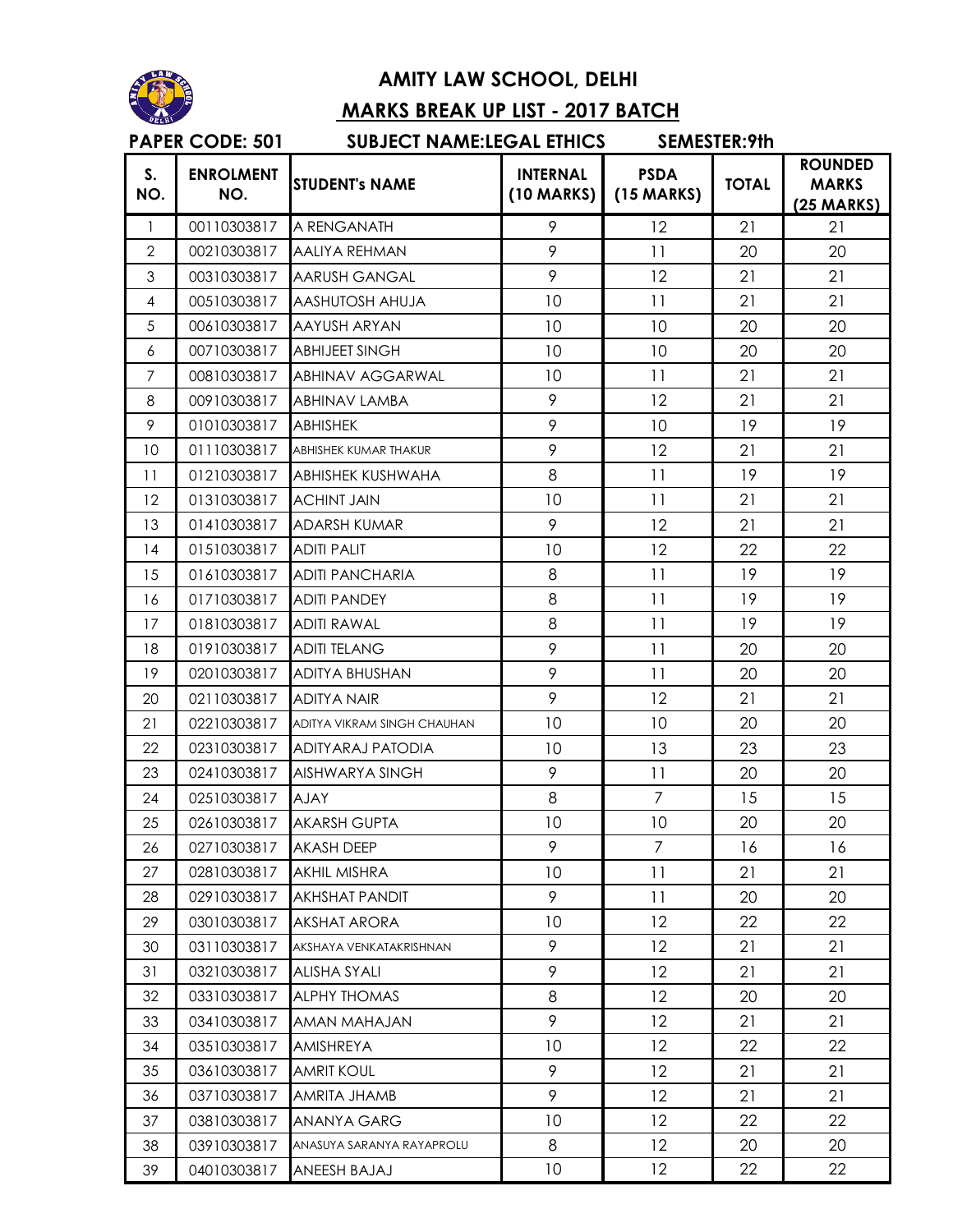| S.<br>NO. | <b>ENROLMENT</b><br>NO. | <b>STUDENT's NAME</b>           | <b>INTERNAL</b><br>$(10$ MARKS) | <b>PSDA</b><br>$(15$ MARKS) | <b>TOTAL</b> | <b>ROUNDED</b><br><b>MARKS</b><br>$(25 \text{ MARKS})$ |
|-----------|-------------------------|---------------------------------|---------------------------------|-----------------------------|--------------|--------------------------------------------------------|
| 40        | 04210303817             | <b>ANKIT CHAUHAN</b>            | 9                               | 12                          | 21           | 21                                                     |
| 41        | 04310303817             | <b>ANKIT KUMAR SINGH</b>        | 9                               | 12                          | 21           | 21                                                     |
| 42        | 04410303817             | ANSHIKA JUNEJA                  | 9                               | 12                          | 21           | 21                                                     |
| 43        | 04510303817             | ANSHIKA SAXENA                  | 10                              | 12                          | 22           | 22                                                     |
| 44        | 04610303817             | ANUSHKA SHARMA                  | 9                               | 12                          | 21           | 21                                                     |
| 45        | 04810303817             | <b>APARNA GUPTA</b>             | 10                              | 12                          | 22           | 22                                                     |
| 46        | 04910303817             | <b>ARNAV GULATI</b>             | 9                               | 12                          | 21           | 21                                                     |
| 47        | 05010303817             | <b>ARPITA PANDEY</b>            | $\overline{7}$                  | 12                          | 19           | 19                                                     |
| 48        | 05110303817             | <b>ARUSHI SHARMA</b>            | 8                               | 12                          | 20           | 20                                                     |
| 49        | 05210303817             | <b>ASMITA KANDARI</b>           | 9                               | 13                          | 22           | 22                                                     |
| 50        | 05310303817             | <b>ATHIRA PRAKASH</b>           | 9                               | 13                          | 22           | 22                                                     |
| 51        | 05510303817             | AYESHA PRIYADARSHINI MOHANTY    | 8                               | 14                          | 22           | 22                                                     |
| 52        | 05610303817             | AYUSHI MISHRA                   | 9                               | 12                          | 21           | 21                                                     |
| 53        | 05810303817             | <b>BHOOMIKA AGARWAL</b>         | 9                               | 12                          | 21           | 21                                                     |
| 54        | 05910303817             | <b>BHOOMIKA SHARMA</b>          | 9                               | 13                          | 22           | 22                                                     |
| 55        | 06010303817             | CHAITANYA MALHOTRA              | 9                               | 12                          | 21           | 21                                                     |
| 56        | 06110303817             | <b>CHANDRIKA DUTTA</b>          | 10                              | 12                          | 22           | 22                                                     |
| 57        | 06210303817             | CHITRAL SHARMA                  | 9                               | 12                          | 21           | 21                                                     |
| 58        | 06310303817             | <b>DAKSH MEHTA</b>              | 10                              | 12                          | 22           | 22                                                     |
| 59        | 06410303817             | <b>DARSH BANSAL</b>             | 9                               | 12                          | 21           | 21                                                     |
| 60        | 06510303817             | DEVANSHI SHARMA                 | $\overline{7}$                  | 13                          | 20           | 20                                                     |
| 61        | 06610303817             | <b>DEVYANI SINGH</b>            | 9                               | 12                          | 21           | 21                                                     |
| 62        | 06710303817             | DHANANJAI DHOKALIA              | 9                               | 12                          | 21           | 21                                                     |
| 63        | 06810303817             | DHRUV BHARDWAJ                  | 9                               | 12                          | 21           | 21                                                     |
| 64        | 06910303817             | <b>DHRUVE JHATTA</b>            | 9                               | 11                          | 20           | 20                                                     |
| 65        |                         | 07010303817 DIVYANSHI CHOUDHARY | 9                               | 12                          | 21           | 21                                                     |
| 66        | 07110303817             | <b>DRISHTI PUNYANI</b>          | 9                               | $12 \,$                     | 21           | 21                                                     |
| 67        | 07210303817             | <b>ELEEN GARG</b>               | 9                               | 11                          | 20           | 20                                                     |
| 68        | 07310303817             | ESHITA SHARMA                   | 9                               | 11                          | 20           | 20                                                     |
| 69        | 07410303817             | <b>GARV HARI SINGH</b>          | 10                              | 11                          | 21           | 21                                                     |
| 70        | 07510303817             | <b>GAURAV SINDHWANI</b>         | 9                               | 11                          | 20           | 20                                                     |
| 71        | 07610303817             | <b>GOURAV KUMAR</b>             | 9                               | 11                          | 20           | 20                                                     |
| 72        | 07710303817             | <b>GUNJAN MEHTA</b>             | 9                               | $12 \,$                     | 21           | 21                                                     |
| 73        | 07810303817             | <b>HARMAN SINGH</b>             | 9                               | 11                          | 20           | 20                                                     |
| 74        | 07910303817             | <b>HARNEK KAUR</b>              | 9                               | 12                          | 21           | 21                                                     |
| 75        | 08010303817             | <b>HARPAL SINGH</b>             | 10                              | $12 \,$                     | 22           | 22                                                     |
| 76        | 08110303817             | <b>HARSH KHABAR</b>             | 9                               | 11                          | 20           | 20                                                     |
| 77        | 08210303817             | <b>HARSHITA MALIK</b>           | 9                               | 12                          | 21           | 21                                                     |
| 78        | 08310303817             | HIMANSHU THAKUR                 | 8                               | 11                          | 19           | 19                                                     |
| 79        | 08510303817             | ISHAN ROY CHOWDHURY             | 9                               | 13                          | 22           | 22                                                     |
| 80        | 08610303817             | ISHITA MEHTA                    | 9                               | 12                          | 21           | 21                                                     |
| 81        | 08710303817             | ISHITA SAGAR                    | 9                               | 11                          | 20           | 20                                                     |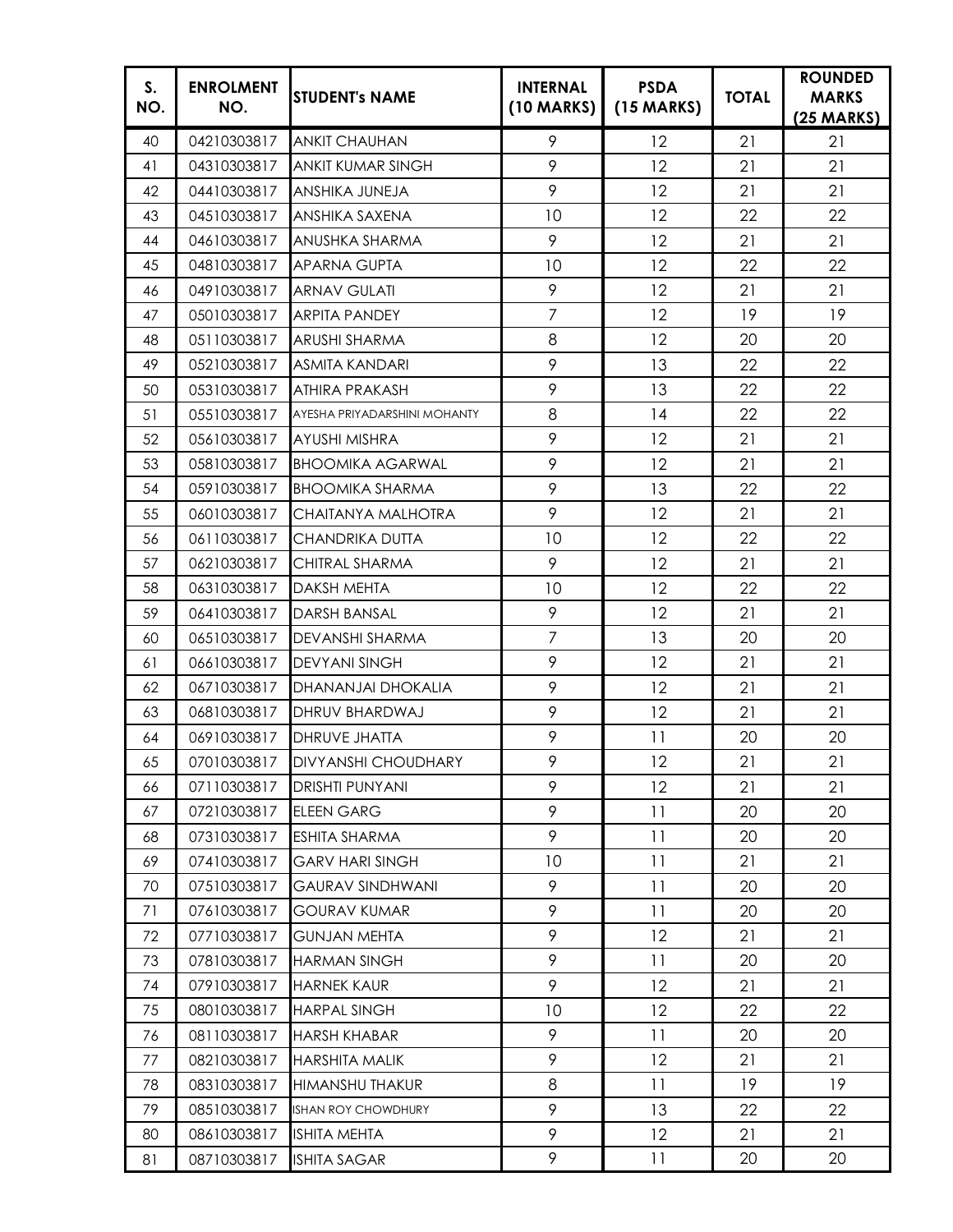| S.<br>NO. | <b>ENROLMENT</b><br>NO. | <b>STUDENT's NAME</b>       | <b>INTERNAL</b><br>$(10$ MARKS) | <b>PSDA</b><br>$(15$ MARKS) | <b>TOTAL</b> | <b>ROUNDED</b><br><b>MARKS</b><br>$(25 \text{ MARKS})$ |
|-----------|-------------------------|-----------------------------|---------------------------------|-----------------------------|--------------|--------------------------------------------------------|
| 82        | 08810303817             | <b>JAI DOGRA</b>            | 9                               | 12                          | 21           | 21                                                     |
| 83        | 08910303817             | <b>JAIVISH HARJAI</b>       | 9                               | 11                          | 20           | 20                                                     |
| 84        | 09010303817             | <b>JASKIRAT SINGH BAWA</b>  | 9                               | 12                          | 21           | 21                                                     |
| 85        | 09110303817             | <b>JAYANT CHOPRA</b>        | 9                               | 12                          | 21           | 21                                                     |
| 86        | 09210303817             | <b>JAYANT GARG</b>          | 8                               | 12                          | 20           | 20                                                     |
| 87        | 09310303817             | <b>JHALAK SRIVASTAV</b>     | 9                               | 12                          | 21           | 21                                                     |
| 88        | 09410303817             | KANISHA SHARMA              | 10                              | 11                          | 21           | 21                                                     |
| 89        | 09510303817             | <b>KANISHAK BUNDERWAL</b>   | 9                               | 11                          | 20           | 20                                                     |
| 90        | 09610303817             | <b>KANUPRIYA AGARWAL</b>    | 10                              | 11                          | 21           | 21                                                     |
| 91        | 09710303817             | <b>KASHISH DAYAL</b>        | 9                               | 12                          | 21           | 21                                                     |
| 92        | 09810303817             | <b>KHYATI TULI</b>          | 10                              | 12                          | 22           | 22                                                     |
| 93        | 09910303817             | <b>KUNAL GUPTA</b>          | 9                               | 12                          | 21           | 21                                                     |
| 94        | 10010303817             | KUNAL SURHATIA              | 9                               | 11                          | 20           | 20                                                     |
| 95        | 10110303817             | <b>KUSHAGRA GOYAL</b>       | 9                               | 11                          | 20           | 20                                                     |
| 96        | 10210303817             | <b>LAKSHYA GROVER</b>       | 9                               | 11                          | 20           | 20                                                     |
| 97        | 10310303817             | <b>LOKESH GOEL</b>          | 9                               | 11                          | 20           | 20                                                     |
| 98        | 10410303817             | <b>MADHAV MEHTA</b>         | 9                               | 12                          | 21           | 21                                                     |
| 99        | 10510303817             | <b>MAHUA RAY</b>            | 8                               | 12                          | 20           | 20                                                     |
| 100       | 10610303817             | <b>MAINA</b>                | 9                               | 12                          | 21           | 21                                                     |
| 101       | 10710303817             | <b>MAITRI GOAL</b>          | 9                               | 11                          | 20           | 20                                                     |
| 102       | 10810303817             | <b>MALHAAR MATHUR</b>       | 9                               | 11                          | 20           | 20                                                     |
| 103       | 11010303817             | <b>MANISH SHARMA</b>        | 9                               | 13                          | 22           | 22                                                     |
| 104       | 11110303817             | <b>MANSI</b>                | 9                               | $\overline{7}$              | 16           | 16                                                     |
| 105       | 11310303817             | MAYANK HANDA                | 9                               | 11                          | 20           | 20                                                     |
| 106       | 11410303817             | MAYANK SHARMA               | 9                               | 11                          | 20           | 20                                                     |
| 107       | 11510303817             | MEHAK GOYAL                 | 10                              | 11                          | 21           | 21                                                     |
| 108       | 11610303817             | MEHAR KAUR SABHARWAL        | 9                               | 11                          | 20           | 20                                                     |
| 109       | 11710303817             | MOHAMMAD FARIDUDDIN         | 9                               | 12                          | 21           | 21                                                     |
| 110       | 11810303817             | <b>MUDIT DIXIT</b>          | 8                               | 11                          | 19           | 19                                                     |
| 111       | 11910303817             | <b>MUDITA SINGH</b>         | 9                               | 7                           | 16           | 16                                                     |
| 112       | 12010303817             | MUSKAAN GOPAL               | 9                               | 12                          | 21           | 21                                                     |
| 113       | 12110303817             | MUSKAN NADAR                | 9                               | 11                          | 20           | 20                                                     |
| 114       | 12310303817             | NAUSHEEN AKHTAR             | 8                               | $12 \,$                     | 20           | 20                                                     |
| 115       | 12410303817             | <b>NAVJOT SINGH SOLANKI</b> | 10                              | 11                          | 21           | 21                                                     |
| 116       | 12510303817             | NIHARIKA JULKA              | 9                               | 12                          | 21           | 21                                                     |
| 117       | 12610303817             | NIKHIL KADHA                | 5                               | 11                          | 16           | 16                                                     |
| 118       | 12710303817             | NIKUNJ BHATNAGAR            | 10                              | 12                          | 22           | 22                                                     |
| 119       | 12810303817             | NILABH SHARMA               | 9                               | 11                          | 20           | 20                                                     |
| 120       | 13010303817             | NISHTHA PATHAK              | 9                               | $12 \,$                     | 21           | 21                                                     |
| 121       | 13110303817             | NITIKA SAHNI                | 9                               | 11                          | 20           | 20                                                     |
| 122       | 13210303817             | NITIN KUMAR                 | 9                               | 11                          | 20           | 20                                                     |
| 123       | 13310303817             | NIYUSH KUMAR                | 8                               | 11                          | 19           | 19                                                     |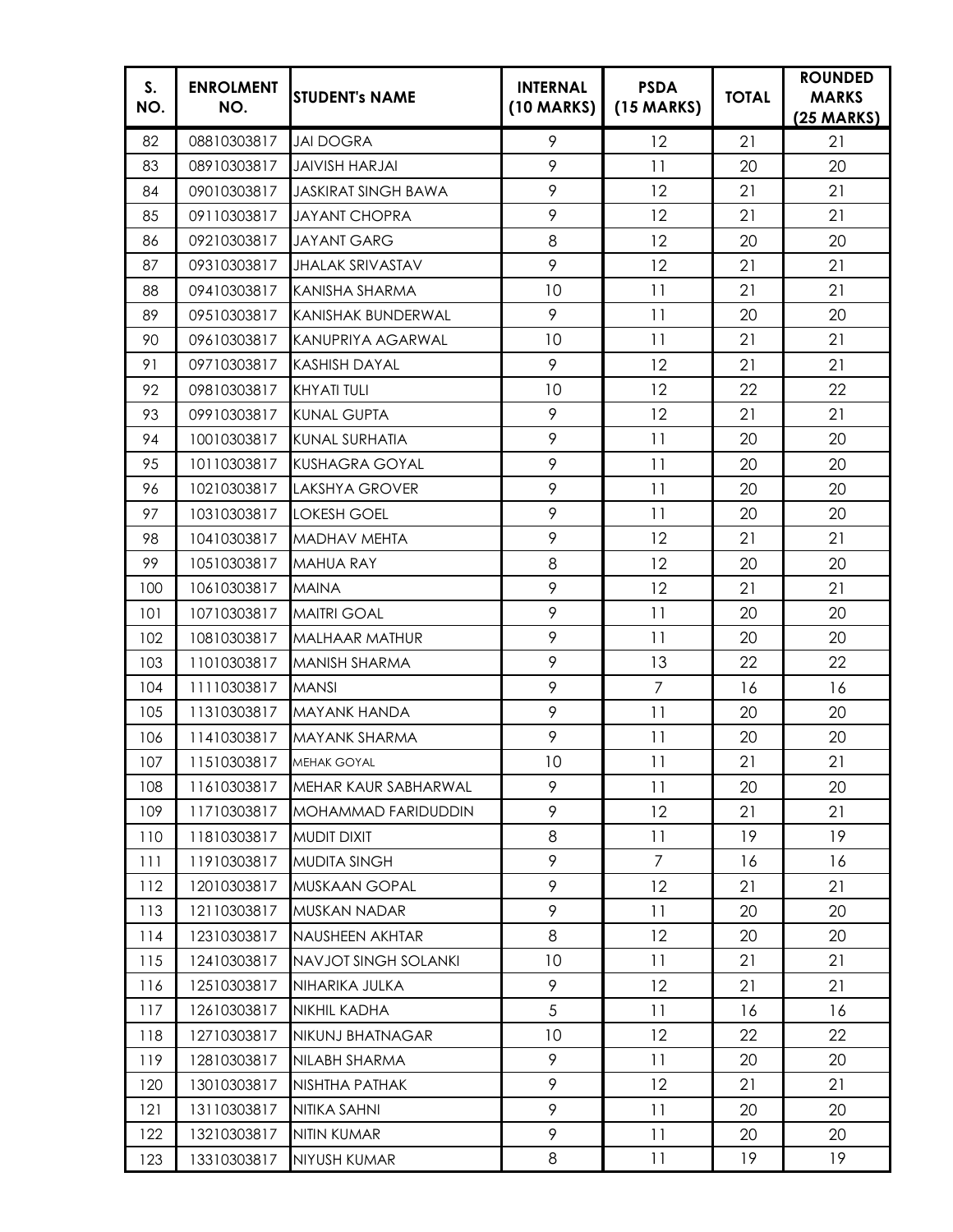| S.<br>NO. | <b>ENROLMENT</b><br>NO. | <b>STUDENT's NAME</b>     | <b>INTERNAL</b><br>$(10$ MARKS) | <b>PSDA</b><br>$(15$ MARKS) | <b>TOTAL</b> | <b>ROUNDED</b><br><b>MARKS</b><br>$(25 \text{ MARKS})$ |
|-----------|-------------------------|---------------------------|---------------------------------|-----------------------------|--------------|--------------------------------------------------------|
| 124       | 13410303817             | <b>PARIDHI BIST</b>       | 9                               | 11                          | 20           | 20                                                     |
| 125       | 13510303817             | PARIMAL BHATIA            | $\overline{7}$                  | 12                          | 19           | 19                                                     |
| 126       | 13610303817             | PARTH DHAWAN              | 9                               | 11                          | 20           | 20                                                     |
| 127       | 13710303817             | PARUL KHURANA             | 10                              | 11                          | 21           | 21                                                     |
| 128       | 13810303817             | <b>POOJA</b>              | 9                               | 14                          | 23           | 23                                                     |
| 129       | 14010303817             | PRANJAL KUMAR BHASKAR     | 9                               | 11                          | 20           | 20                                                     |
| 130       | 14110303817             | <b>PRATEEK</b>            | 9                               | 11                          | 20           | 20                                                     |
| 131       | 14210303817             | <b>PRATEEK ARORA</b>      | 9                               | 11                          | 20           | 20                                                     |
| 132       | 14310303817             | PRERNA KAVI               | 9                               | 11                          | 20           | 20                                                     |
| 133       | 14410303817             | <b>PUJA DAS</b>           | 9                               | 12                          | 21           | 21                                                     |
| 134       | 14510303817             | <b>PURVA DUA</b>          | 9                               | 11                          | 20           | 20                                                     |
| 135       | 14710303817             | <b>RAGHAV KATYAL</b>      | 9                               | 11                          | 20           | 20                                                     |
| 136       | 14810303817             | <b>RAGINI BAJAJ</b>       | 10                              | 12                          | 22           | 22                                                     |
| 137       | 14910303817             | <b>RAGINI KANUNGO</b>     | 9                               | 14                          | 23           | 23                                                     |
| 138       | 15010303817             | <b>RAHUL GULIA</b>        | 8                               | $\overline{7}$              | 15           | 15                                                     |
| 139       | 15110303817             | RAJEEV RANJAN JHA         | 9                               | $\overline{7}$              | 16           | 16                                                     |
| 140       | 15210303817             | RAJESH SHARMA             | 9                               | 11                          | 20           | 20                                                     |
| 141       | 15310303817             | RAJESHWARI SHANKAR        | 10                              | 10                          | 20           | 20                                                     |
| 142       | 15410303817             | RAMAN AGGARWAL            | 10                              | 11                          | 21           | 21                                                     |
| 143       | 15510303817             | RAMANDEEP YADAV           | 9                               | 11                          | 20           | 20                                                     |
| 144       | 15610303817             | RAMAYNI SOOD              | 9                               | 11                          | 20           | 20                                                     |
| 145       | 15710303817             | <b>RAMNEEK KAUR</b>       | 8                               | 12                          | 20           | 20                                                     |
| 146       | 15810303817             | RAMYA SONI                | 10                              | 11                          | 21           | 21                                                     |
| 147       | 15910303817             | <b>RANITA</b>             | 10                              | 11                          | 21           | 21                                                     |
| 148       | 16010303817             | <b>RAVI PRAKASH SINGH</b> | 10                              | 11                          | 21           | 21                                                     |
| 149       | 16110303817             | <b>RIA KATIYAR</b>        | 9                               | $NS*$                       | 9            | 9                                                      |
| 150       | 16210303817             | RICHA SARASWAT            | 8                               | 7                           | 15           | 15                                                     |
| 151       | 16310303817             | RIDDHI JAIN               | 10                              | 11                          | 21           | 21                                                     |
| 152       | 16410303817             | RISHABH KUSHWAH           | 9                               | 12                          | 21           | 21                                                     |
| 153       | 16510303817             | RISHU BHARDWAJ            | 9                               | 11                          | 20           | 20                                                     |
| 154       | 16610303817             | <b>RITHIK</b>             | 9                               | $\overline{7}$              | 16           | 16                                                     |
| 155       | 16710303817             | RITIK SALUJA              | 10                              | 11                          | 21           | 21                                                     |
| 156       | 16810303817             | RITIKA DAGA               | 10                              | $12 \,$                     | 22           | 22                                                     |
| 157       | 16910303817             | RITIKA PRASAD             | 9                               | 11                          | 20           | 20                                                     |
| 158       | 17010303817             | ROHIT ARYA                | 9                               | 11                          | 20           | 20                                                     |
| 159       | 17110303817             | ROHIT KUMAR               | 9                               | $\overline{7}$              | 16           | 16                                                     |
| 160       | 17210303817             | RUPENDRA SINGH CHAUHAN    | 10                              | 11                          | 21           | 21                                                     |
| 161       | 17310303817             | <b>RUPINDER SAREEN</b>    | 10                              | 10                          | 20           | 20                                                     |
| 162       | 17410303817             | SAHIL KUMAR               | 9                               | 11                          | 20           | 20                                                     |
| 163       | 17510303817             | SAISHA BAJAJ              | 10                              | 12                          | 22           | 22                                                     |
| 164       | 17610303817             | SAKSHAM JAIN              | 10                              | 12                          | 22           | 22                                                     |
| 165       | 17710303817             | SALONEE PARANJAPE         | 9                               | 12                          | 21           | 21                                                     |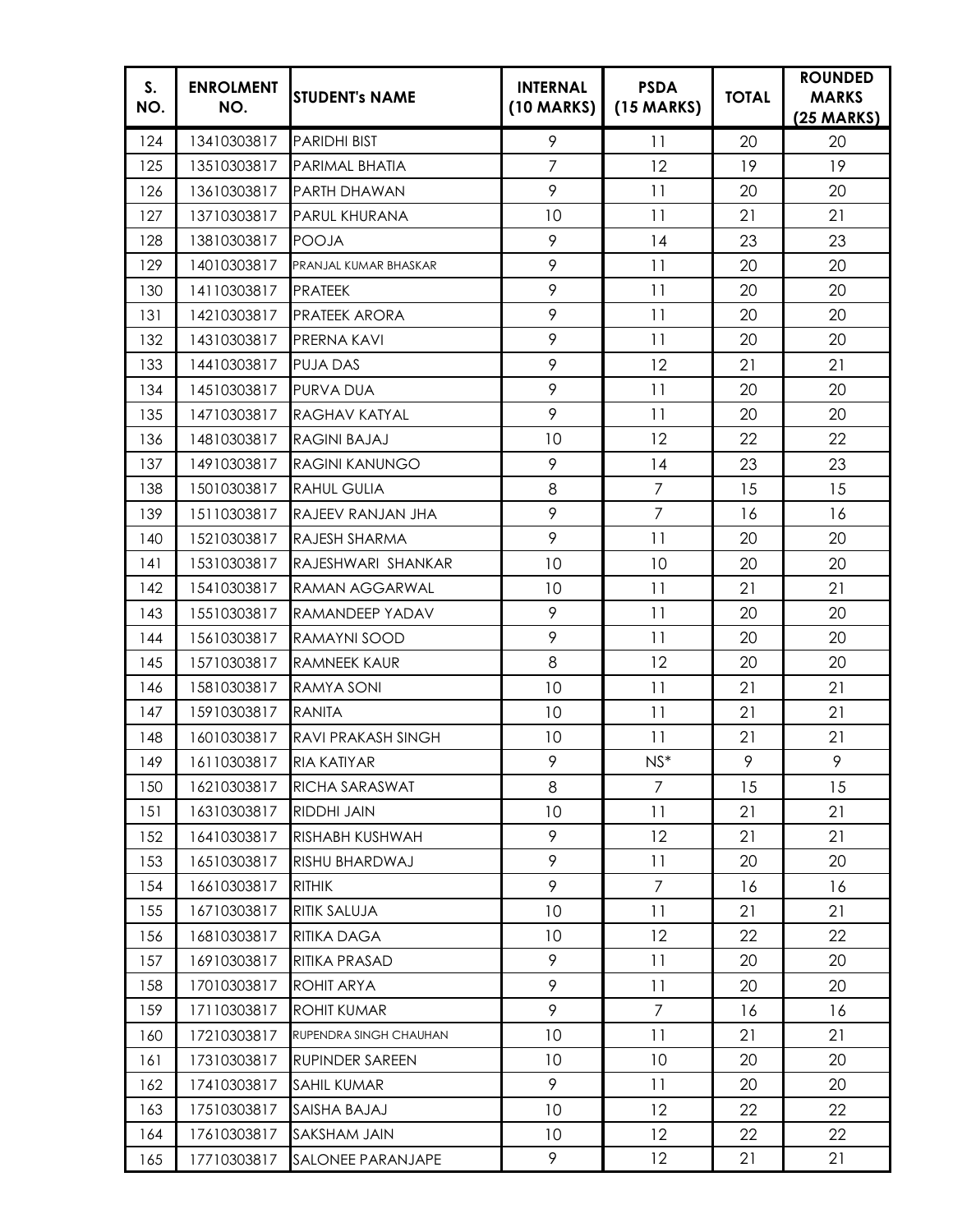| S.<br>NO. | <b>ENROLMENT</b><br>NO. | <b>STUDENT's NAME</b>    | <b>INTERNAL</b><br>$(10$ MARKS) | <b>PSDA</b><br>$(15$ MARKS) | <b>TOTAL</b> | <b>ROUNDED</b><br><b>MARKS</b><br>$(25 \text{ MARKS})$ |
|-----------|-------------------------|--------------------------|---------------------------------|-----------------------------|--------------|--------------------------------------------------------|
| 166       | 17810303817             | <b>SALONI SHARMA</b>     | 9                               | 12                          | 21           | 21                                                     |
| 167       | 17910303817             | SAMARTH SABHARWAL        | 9                               | 11                          | 20           | 20                                                     |
| 168       | 18010303817             | SAMBHAV SHARMA           | 9                               | 11                          | 20           | 20                                                     |
| 169       | 18210303817             | <b>SAMKIT JAIN</b>       | 9                               | 11                          | 20           | 20                                                     |
| 170       | 18310303817             | SANAD                    | 9                               | 11                          | 20           | 20                                                     |
| 171       | 18410303817             | SANJANA NARANG           | 10                              | 11                          | 21           | 21                                                     |
| 172       | 18510303817             | SANJEEV                  | 9                               | $NS^*$                      | 9            | 9                                                      |
| 173       | 18710303817             | <b>SANYA SHUKLA</b>      | 9                               | 12                          | 21           | 21                                                     |
| 174       | 18810303817             | <b>SATVIK TRIPATHI</b>   | 9                               | 11                          | 20           | 20                                                     |
| 175       | 18910303817             | <b>SATWIK SENGUPTA</b>   | 10                              | 11                          | 21           | 21                                                     |
| 176       | 19010303817             | <b>SATYAM KUMAR</b>      | 9                               | 12                          | 21           | 21                                                     |
| 177       | 19110303817             | <b>SHAAIVI SHUKLA</b>    | 9                               | 12                          | 21           | 21                                                     |
| 178       | 19210303817             | <b>SHALEEN CHAUDHARY</b> | 10                              | 11                          | 21           | 21                                                     |
| 179       | 19410303817             | <b>SHARONA MANN</b>      | 9                               | 14                          | 23           | 23                                                     |
| 180       | 19610303817             | <b>SHIVAM GAUR</b>       | 10                              | 12                          | 22           | 22                                                     |
| 181       | 19710303817             | <b>SHIVAM SHARMA</b>     | 9                               | 12                          | 21           | 21                                                     |
| 182       | 19810303817             | <b>SHIVANGI MALHOTRA</b> | 9                               | 14                          | 23           | 23                                                     |
| 183       | 19910303817             | <b>SHIVANI KARMAKAR</b>  | 10                              | 12.5                        | 22.5         | 23                                                     |
| 184       | 20010303817             | <b>SHIVANI PANDA</b>     | 9.25                            | 12.5                        | 21.75        | 22                                                     |
| 185       | 20110303817             | <b>SHIVEK CHAUDHARY</b>  | 8.75                            | 13                          | 21.75        | 22                                                     |
| 186       | 20310303817             | SHREYA CHAUHAN           | 8.75                            | 13                          | 21.75        | 22                                                     |
| 187       | 20410303817             | <b>SHREYA GAUTAM</b>     | 9.25                            | 13                          | 22.25        | 22                                                     |
| 188       | 20610303817             | <b>SHYNA NARULA</b>      | 9.25                            | 13                          | 22.25        | 22                                                     |
| 189       | 20710303817             | <b>SIDDHARTH CHILLAR</b> | 9.75                            | 13                          | 22.75        | 23                                                     |
| 190       | 20810303817             | SIDDHARTH SAPRA          | 9.75                            | 13.5                        | 23.25        | 23                                                     |
| 191       | 20910303817             | SIDHARTHA SINGH          | 9.5                             | 13                          | 22.5         | 23                                                     |
| 192       | 21010303817             | <b>SIFAT KAUR KOCHAR</b> | 8.75                            | 13                          | 21.75        | 22                                                     |
| 193       | 21110303817             | <b>SIMRAN KAUR SOOD</b>  | 8.75                            | 12.5                        | 21.25        | 21                                                     |
| 194       | 21210303817             | <b>SIMRAN KHURANA</b>    | 9                               | 13                          | 22           | 22                                                     |
| 195       | 21310303817             | <b>SONALI BHARTI</b>     | 9.5                             | 12.5                        | 22           | 22                                                     |
| 196       | 21410303817             | <b>SOUMYA SINGH</b>      | 8.75                            | 14.5                        | 23.25        | 23                                                     |
| 197       | 21510303817             | SRIJAN TIKIYA            | 9.75                            | 13                          | 22.75        | 23                                                     |
| 198       | 21610303817             | STUTI AGGARWAL           | 8.75                            | 13                          | 21.75        | 22                                                     |
| 199       | 21710303817             | <b>SUBHA CHUGH</b>       | 9.5                             | 13                          | 22.5         | 23                                                     |
| 200       | 22110303817             | SWAGAT KUMAR SHADANGI    | 9.5                             | 13                          | 22.5         | 23                                                     |
| 201       | 22210303817             | <b>SWATI CHAUDHARY</b>   | 10                              | 12.5                        | 22.5         | 23                                                     |
| 202       | 22310303817             | <b>SWEETY SINGH</b>      | 9.25                            | 12                          | 21.25        | 22                                                     |
| 203       | 22510303817             | <b>TANIYA SINGH</b>      | 9.5                             | 12.5                        | 22           | 22                                                     |
| 204       | 22610303817             | <b>TANMAY ARORA</b>      | 9.5                             | 12.5                        | 22           | 22                                                     |
| 205       | 22710303817             | <b>TANUJ DEWAN</b>       | 9                               | 14                          | 23           | 23                                                     |
| 206       | 22810303817             | TANUJA                   | 9.5                             | 12.5                        | 22           | 22                                                     |
| 207       | 22910303817             | <b>TANYA AGARWAL</b>     | 9.25                            | 12.5                        | 21.75        | 22                                                     |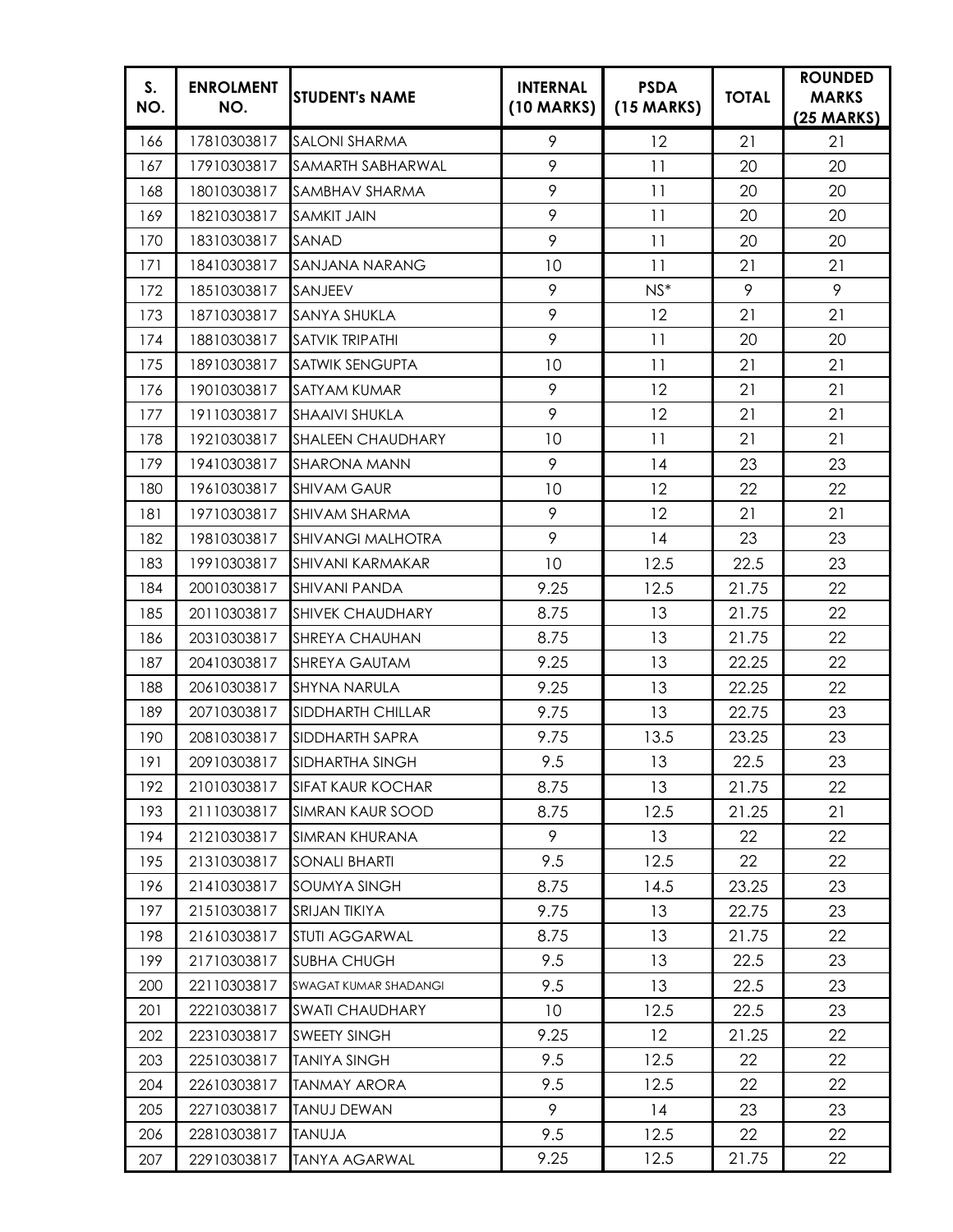| S.<br>NO. | <b>ENROLMENT</b><br>NO. | <b>STUDENT's NAME</b>     | <b>INTERNAL</b><br>$(10$ MARKS) | <b>PSDA</b><br>$(15$ MARKS) | <b>TOTAL</b> | <b>ROUNDED</b><br><b>MARKS</b><br>$(25$ MARKS) |
|-----------|-------------------------|---------------------------|---------------------------------|-----------------------------|--------------|------------------------------------------------|
| 208       | 23110303817             | <b>TANYA PATWAL</b>       | 9.25                            | 13.5                        | 22.75        | 23                                             |
| 209       | 23210303817             | <b>TANYA SINGH</b>        | 9                               | 12.5                        | 21.5         | 22                                             |
| 210       | 23310303817             | <b>TINA SHARMA</b>        | 7.5                             | 14                          | 21.5         | 22                                             |
| 211       | 23410303817             | <b>TUSHAR SETH</b>        | 9                               | 14                          | 23           | 23                                             |
| 212       | 23510303817             | UMANG KRISHNA MISRA       | 10                              | 13                          | 23           | 23                                             |
| 213       | 23610303817             | VASUNDHARA SAXENA         | 8.25                            | 13.5                        | 21.75        | 22                                             |
| 214       | 23710303817             | VEDDANT MAJUMDAR          | 10                              | 13                          | 23           | 23                                             |
| 215       | 23810303817             | <b>VEDIKA JHALL</b>       | 9.25                            | 12.5                        | 21.75        | 22                                             |
| 216       | 23910303817             | <b>VIBHOR GOEL</b>        | 10                              | 13.5                        | 23.5         | 24                                             |
| 217       | 24010303817             | VIDHI UDAYSHANKAR         | 9.25                            | 12.5                        | 21.75        | 22                                             |
| 218       | 24110303817             | <b>VIDIT PARMAR</b>       | 9.25                            | 13                          | 22.25        | 22                                             |
| 219       | 24210303817             | <b>VIRAJ KHEMANI</b>      | 9.5                             | 13.5                        | 23           | 23                                             |
| 220       | 24510303817             | YASHANK KUKREJA           | 8.5                             | 12.5                        | 21           | 21                                             |
| 221       | 24610303817             | YASHI VERMA               | 9                               | 12.5                        | 21.5         | 22                                             |
| 222       | 24710303817             | YASHIKA NAGPAL            | 10                              | 13                          | 23           | 23                                             |
| 223       | 35110303817             | ADRIJA RAI                | 8                               | 11                          | 19           | 19                                             |
| 224       | 35210303817             | <b>AGRIM JAIN</b>         | 10                              | 12                          | 22           | 22                                             |
| 225       | 35310303817             | <b>ANJALI TRIPATHI</b>    | 10                              | 13                          | 23           | 23                                             |
| 226       | 35410303817             | ANOUSHKA AMAR             | 9                               | 12                          | 21           | 21                                             |
| 227       | 35510303817             | <b>ANSHIKA GOEL</b>       | 9                               | 12                          | 21           | 21                                             |
| 228       | 35610303817             | ANWESHA KEDIA             | 9                               | $\overline{7}$              | 16           | 16                                             |
| 229       | 35710303817             | <b>BHAKTI ARORA</b>       | 9                               | 11                          | 20           | 20                                             |
| 230       | 35810303817             | <b>BHUMIKA GUPTA</b>      | 9                               | 11                          | 20           | 20                                             |
| 231       | 35910303817             | DHRUV MALIK               | 9                               | 11                          | 20           | 20                                             |
| 232       | 36010303817             | <b>HIMANI AHUJA</b>       | 10                              | 14                          | 24           | 24                                             |
| 233       |                         | 36110303817 JAHNAVI MEHTA | 9                               | 12                          | 21           | 21                                             |
| 234       | 36210303817             | KUNAL AGGARWAL            | 9                               | $12 \overline{ }$           | 21           | 21                                             |
| 235       | 36310303817             | <b>MAANVI ARORA</b>       | 9                               | 12                          | 21           | 21                                             |
| 236       | 36410303817             | <b>MALIKA BHASIN</b>      | 9                               | 12                          | 21           | 21                                             |
| 237       | 36610303817             | PAYAL SETH                | 9                               | 13                          | 22           | 22                                             |
| 238       | 36710303817             | POORVI SHUKLA             | 9                               | 12                          | 21           | 21                                             |
| 239       | 36810303817             | PRACHI DUBEY              | 9                               | 13                          | 22           | 22                                             |
| 240       | 36910303817             | PULKIT GOYAL              | 10                              | $12 \,$                     | 22           | 22                                             |
| 241       | 37110303817             | RAGHAV LALL               | 10                              | 12                          | 22           | 22                                             |
| 242       | 37210303817             | SAMAYA KHANNA             | 10                              | 12                          | 22           | 22                                             |
| 243       | 37310303817             | SHAMBHAVI SINGH           | 9                               | 12                          | 21           | 21                                             |
| 244       | 37410303817             | <b>SHIVANGI RAY</b>       | 8                               | $NS^*$                      | 8            | 8                                              |
| 245       | 37510303817             | SHIVANSH SHUKLA           | 9.75                            | 13.5                        | 23.25        | 23                                             |
| 246       | 37610303817             | SHRIEYA GOSAIN            | 9.75                            | 13                          | 22.75        | 23                                             |
| 247       | 37710303817             | SHUBHAM KUMAR SINGH       | 10                              | 14                          | 24           | 24                                             |
| 248       | 37810303817             | <b>SUVARNA CHATURVEDI</b> | 8                               | 13.5                        | 21.5         | 22                                             |
| 249       | 37910303817             | <b>VIDUSHI GOEL</b>       | 8.5                             | 12.5                        | 21           | 21                                             |